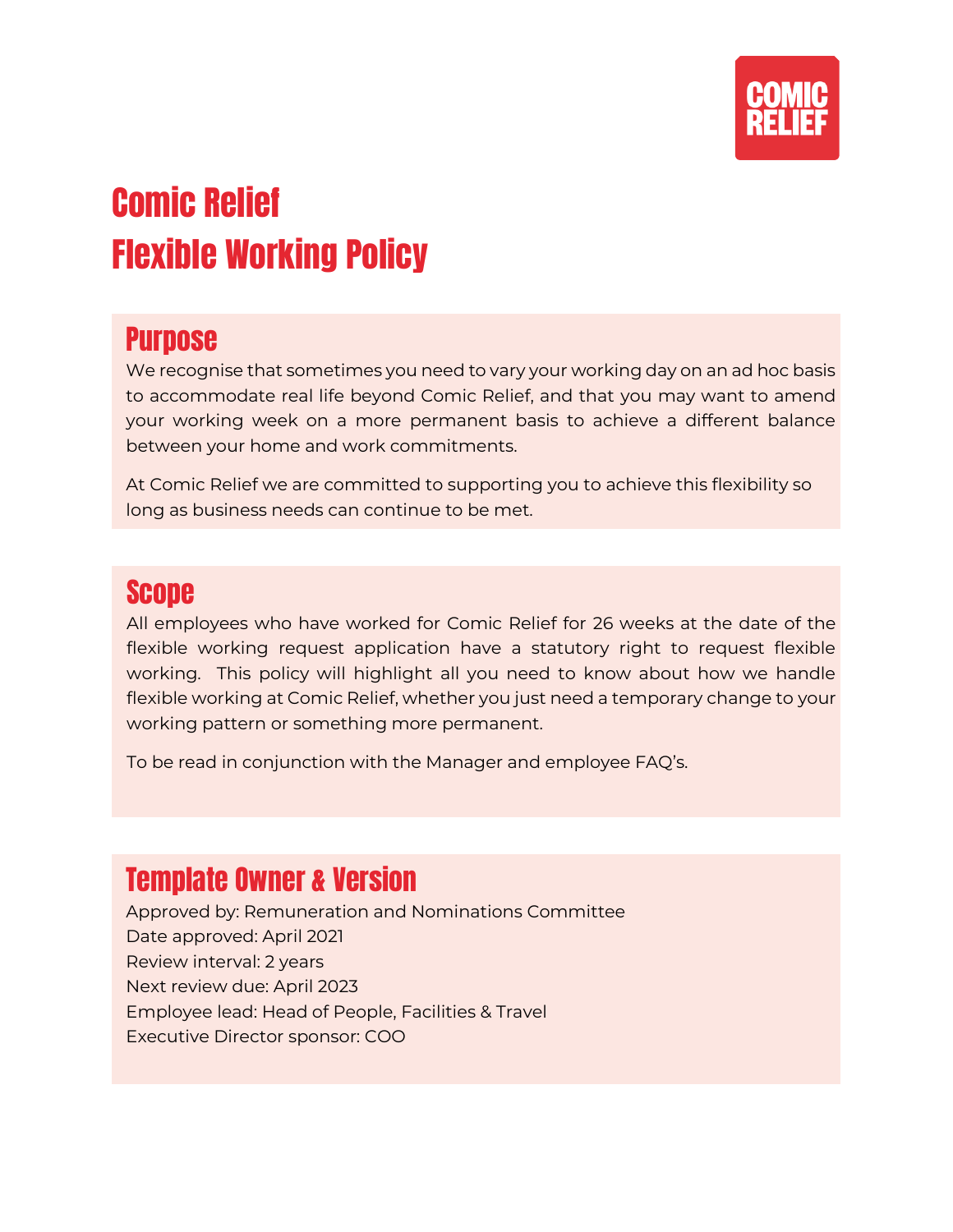

This policy belongs to Comic Relief and applies to the registered charity and all group companies (including Charity Projects and Comic Relief Ltd). This policy is for **internal use only** unless you have permission from the Employee lead or ED sponsor to use externally.

Comic Relief is the operating name of Charity Projects, a company limited by guarantee and registered in England no. 1806414; registered charity 326568 (England & Wales) and SC039730 (Scotland). Comic Relief Ltd is a subsidiary of Charity Projects and registered in England no. 1967154. Registered offices: 1st Floor, 89 Albert Embankment, London, SE1 7TP. VAT no. 773865187.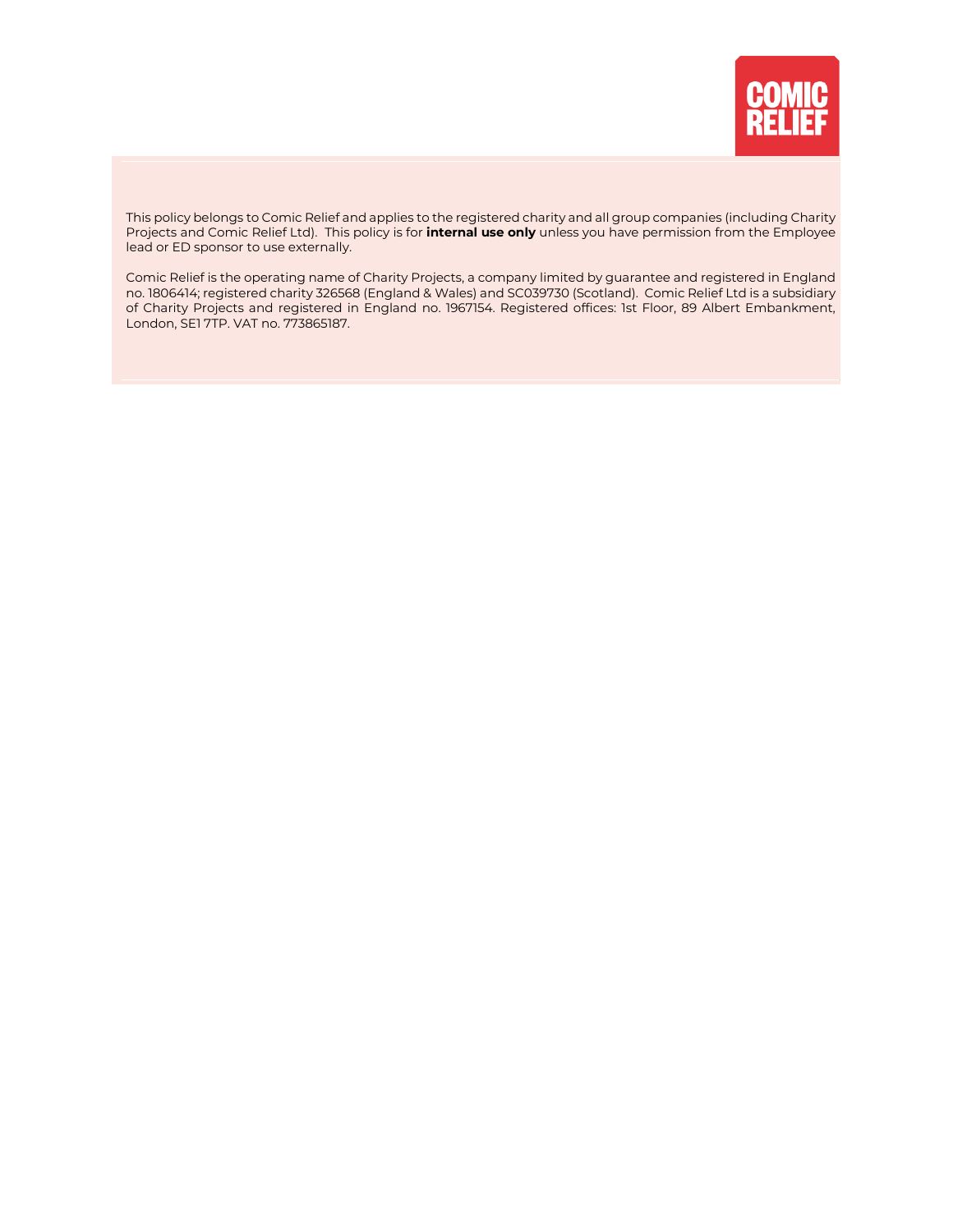

# Comic Relief

# Flexible Working Policy

# PART A: POLICY FRAMEWORK

## 1. VALUES

- 1.1. Please apply the Comic Relief Values as a set of guiding principles when you read and use this policy.
- 1.2. The Comic Relief Values are:
	- 1.2.a. Make it personal
	- 1.2.b. Share the stage
	- 1.2.c. Inspire a culture of generosity
	- 1.2.d. Have a sense of humour, always
	- 1.2.e. Make meaningful change
	- 1.2.f. Walk the walk
	- 1.2.g. Break down barriers.

### 2. ROLES AND RESPONSIBILITIES

2.1. The People, Facilities and Travel Team manage this policy and are responsible for implementing this policy.

#### 3. IMPLEMENTATION AND REVIEW

- 3.1. Training
	- 3.1.a. Where training is provided on this subject area from time to time, you are required to attend such training.

#### 3.2. Reporting and Recording

3.2.a. The People Team will maintain a record of all flexible working requests and decisions in personnel files.

#### 3.3. Governance oversight

- 3.3.a. The register will be considered by the Audit & Risk Committee.
- 3.4. Consequences of non-compliance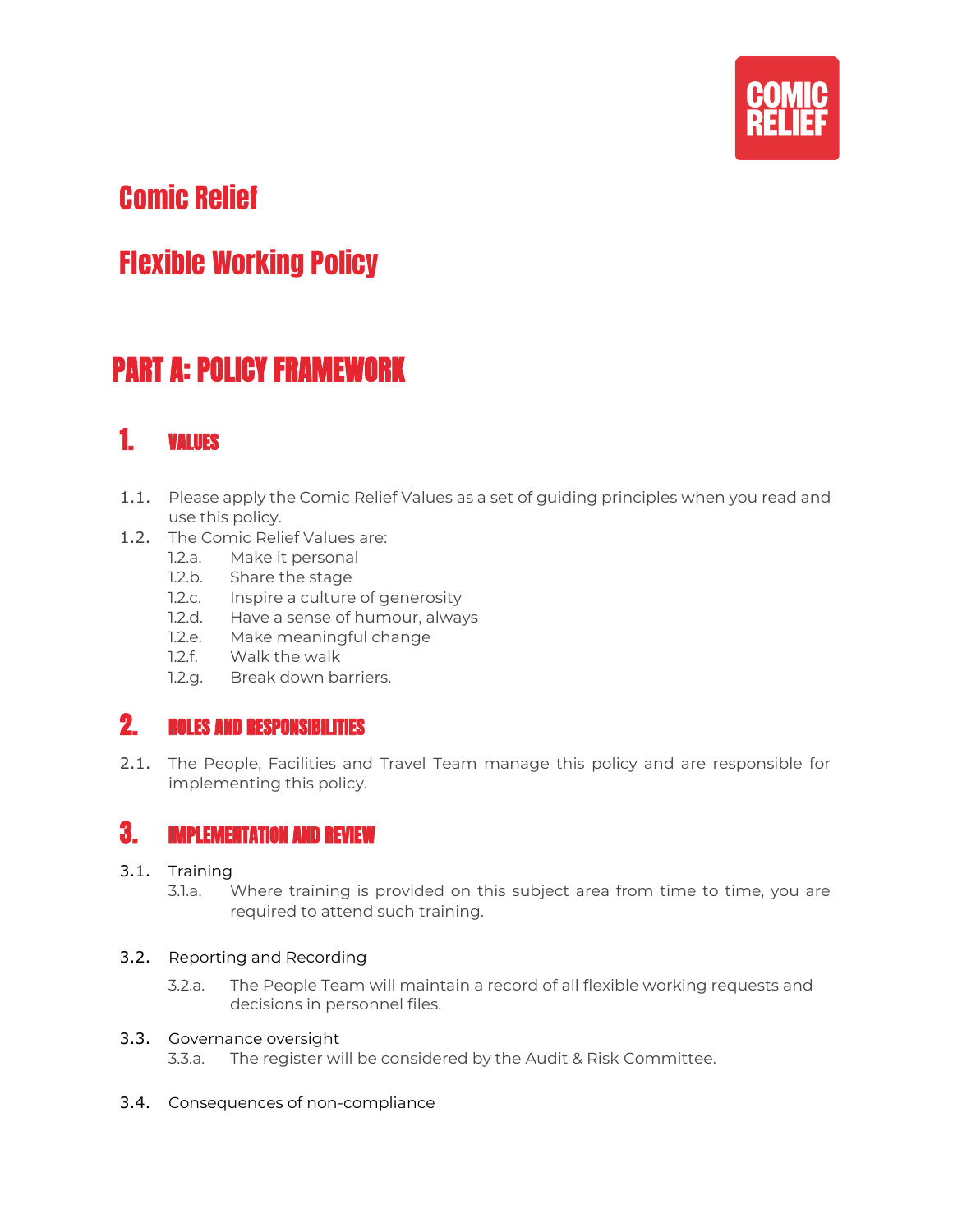

- 3.4.a. If you don't comply with this policy, there may be a negative consequence for Comic Relief. Your failure to comply will be taken seriously and investigated promptly and objectively. Comic Relief will take appropriate action where needed.
- 3.4.b. Non-compliance with this policy may result in disciplinary action.

## 4. RELATED POLICIES

- 4.1. This policy is to be read in conjunction with the following policies:
	- 4.1.a. Grievance and Complaints policy
	- 4.1.b. Mental Health and Wellbeing Policy

### 5. FURTHER SUPPORT

If you have further questions or feedback about this policy, please contact your HR Business Partner. You may also seek support from a mental health first aider or externally via the Employee Assistance Programme by calling 0800 1079042 and quoting scheme number 72713. (This call is free from landlines.)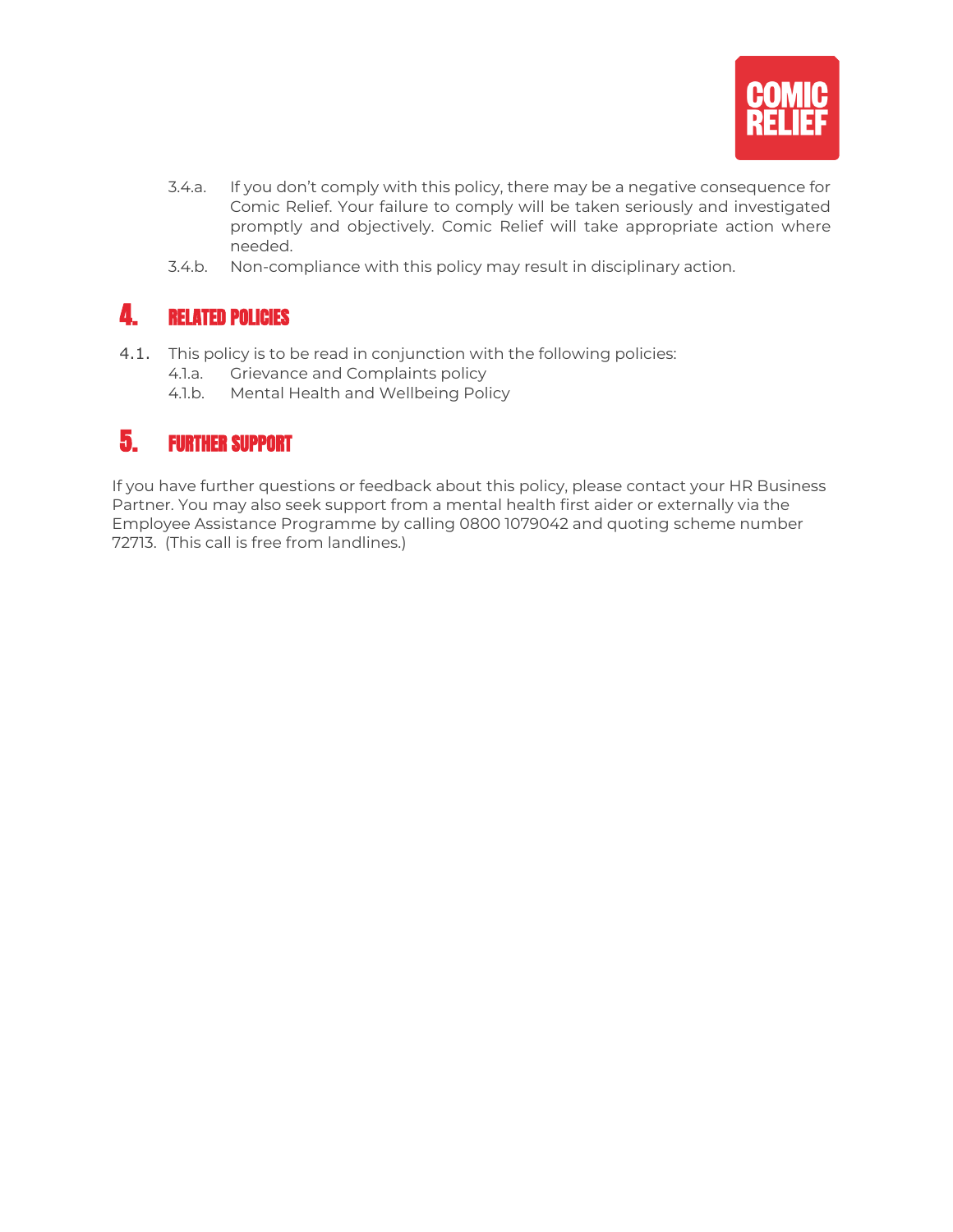

# Comic Relief Flexible Working Policy

# 1. What is Flexible Working?

- 1.1. Comic Relief values the importance of getting the work-life balance right and ensuring that you have flexibility to be at your best when you're at work whilst managing your commitments and priorities at home or elsewhere. We want to give everyone the opportunity to perform well and be able to manage your time in the way that suits your life both inside and outside the organisation. Flexible working is a way of ensuring that the hours you work give you the opportunity to maintain a healthy balance between your work and business needs of your role and your life outside of Comic Relief.
- 1.2. This Flexible Working Policy can be used to make an application to work flexibly under the right provided in law to eligible employees. You have the statutory right to to make this request providing you have worked for Comic Relief continuously for 26 weeks and if you have not made a flexible working request in the last 12 months. However, Comic Relief will consider requests made at any point during employment.
- 1.3. Formal flexible working requests relate to permanent or long term changes to the terms and conditions of your employment contract. Comic Relief will always endeavour to accommodate a return to your old terms and hours if you find that they don't suit you or your circumstances change again. However, this may not be possible and particularly if there have been changes to other roles e.g. the recruitment of a job share partner.
- 1.4. There are different ways of working flexibly:
	- (a) Part time working, working shorter hours each day or fewer days in the week;
	- (b) Job share or job split, where two people share the same job or split the tasks between them who usually work opposite days and times to each other;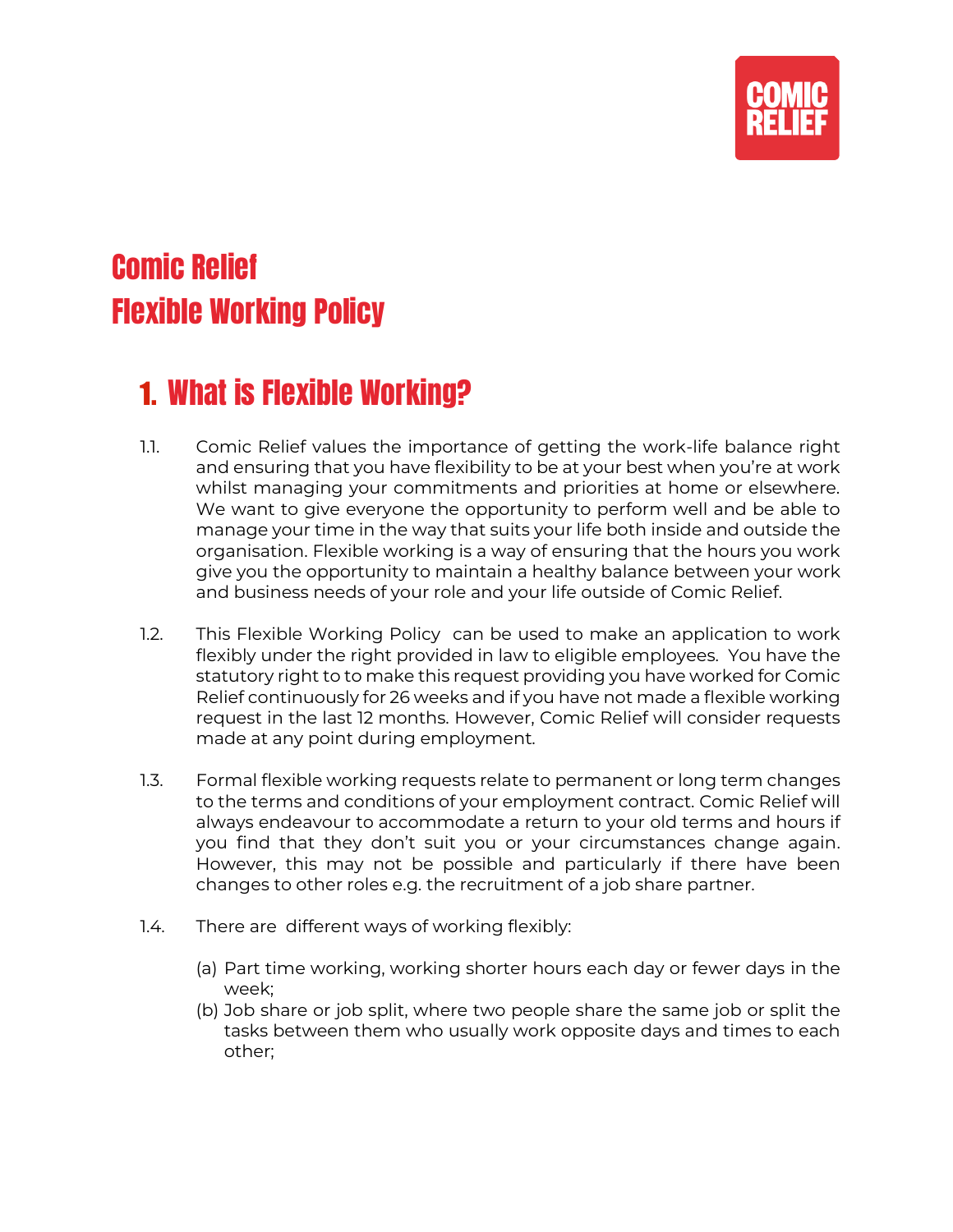

- (c) Working from home; it might be possible to do some or all the work from home or anywhere else within the UK other than the normal place of work
- (d) Staggered hours, permanently changing the start, finish and break times of when you are working;
- (e) Compressed hours, where your weekly working hours are perhaps done in 4 days rather than 5 or over a 9-day fortnight;
- (f) Term time working, where you take your holidays in line with school holidays and/or reduce hours to match a school year; and
- (g) Annualised hours, where your working hours are calculated annually rather than weekly enabling you to work more hours at busy times and fewer hours when it is quieter.
- (h) Flexitime: you choose when to start and end work (within agreed limits), just ensuring it covers the 11am-3pm core hours Phased retirement: You can reduce your hours and work part time.

# 2. Remote working/ home working

- 2.1. Comic Relief supports staff in adopting a hybrid working pattern, with some days worked from home/remotely and some worked in the office. Temporary arrangements can be agreed with your manager, as can small adjustments to your working pattern, without the need for a formal flexible working application.
- 2.2. All employees who work from home whether formally or informally should complete an online workstation assessment at home and read the Information Governance Policy. When working outside of the office, it's particularly important that documents and files are kept secure. Employees are responsible for ensuring the security of Comic Relief property and all information, files, documents, data etc. within their possession, including both paper and electronic material.

# 3. Informal/ Temporary Flexible working

- 3.1. A formal flexible working request typically refers to permanent or longterm changes to working hours or patterns. Short-term changes to respond to unexpected or one-off incidents do not require a formal request to be submitted, and can be arranged and managed directly with your manager.
- 3.2. Staff can also work flexibly on an informal basis with the advance agreement of your line manager. Comic Relief's core hours are set from 11am until 3pm (with an hour for lunch) when everyone should normally be available, but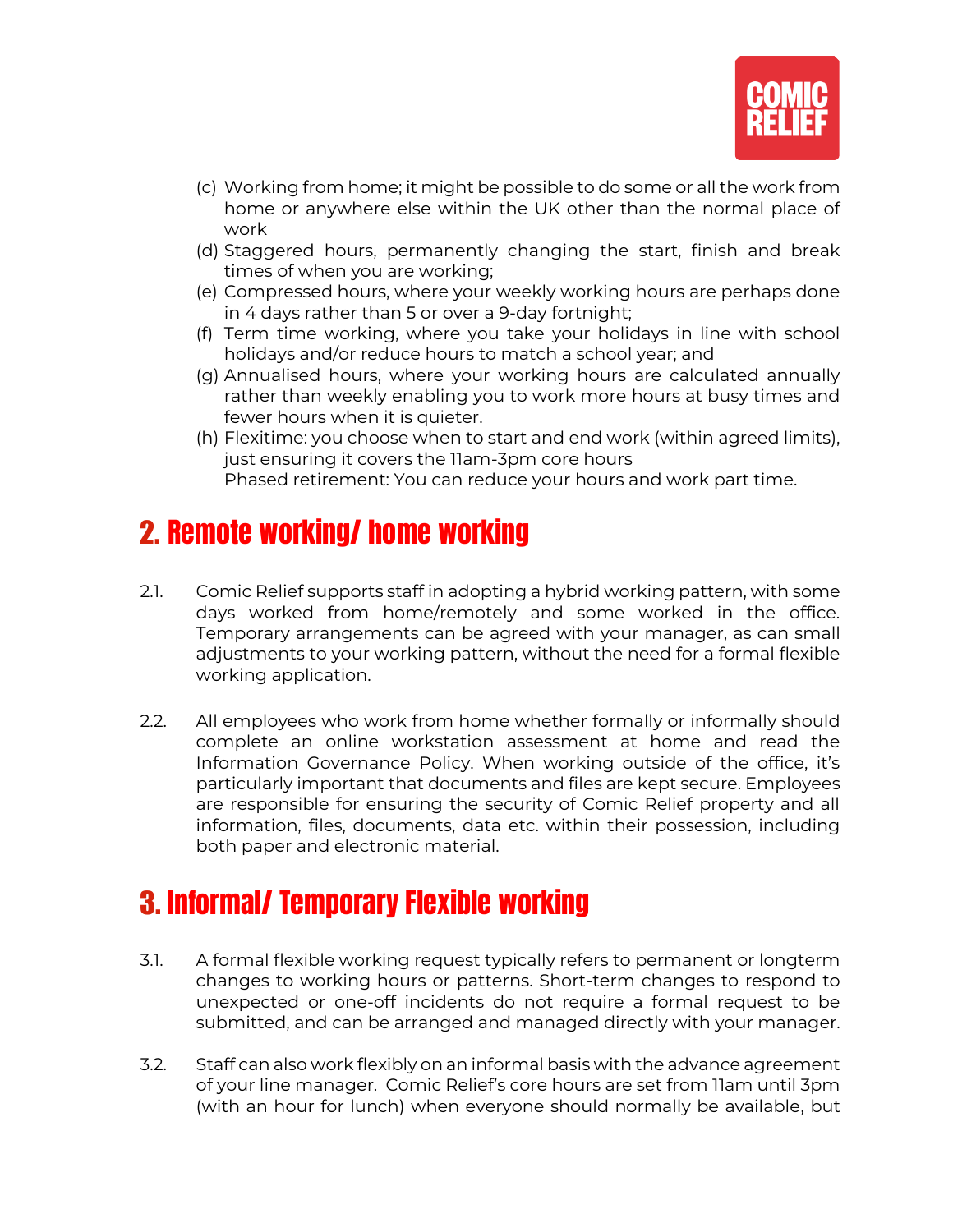

start and leave times outside of these core hours and between the hours of 7am and 7pm can be agreed directly with line managers without submitting a formal request. However, employees and manager should capture this arrangement in writing and ensure that the People Team have a copy of this for file.

- 3.3. Staff must continue to take an hour's break during the lunch period usually between 12pm and 3pm - as it is important to have a proper rest period during the day for your personal wellbeing. Specifically, we strongly discourage staff from taking a shorter break with a view to leaving earlier.
- 3.4. Employees working with this greater flexibility are expected to continue to consider the needs of their team and wider organisation and make arrangements to cover absences, attend team lunches, staff events and business meetings etc. as required.
- 3.5. Working flexibly in this way is a benefit and not a right and requires trust to be established between the employee and manager. If attempts to address concerns have not succeeded, Comic Relief reserves the right to require any employee to revert to fixed hours working at any point with a minimum of 2 weeks' notice if the work performance of the employee falls, or if the needs of the business or team changes.
- 3.6. Some roles in Comic Relief may not suit this type of flexible arrangement because of the need to provide consistent service between set hours but we will endeavour in these circumstances, wherever possible, to allow some flexibility to cover one off needs for changes to start/finish times.

# 4. Flexible working Request and Approval Procedure

- 4.1. Any employee interested in flexible working is advised to speak informally with their line manager first to discuss their eligibility, the different options and the effect of their proposed work pattern on colleagues and service delivery, before submitting a formal request, using the flexible working request form.
- 4.2. Your application should ideally be formally submitted to your line manager at least two months before (and with 6 weeks' notice at a minimum) you would like the changes to take effect. It should:
	- (a) state that it is a flexible working request;
	- (b) explain the reasons for your request, especially if you think our Equality, Diversity & Inclusion Policy may be relevant, for example, if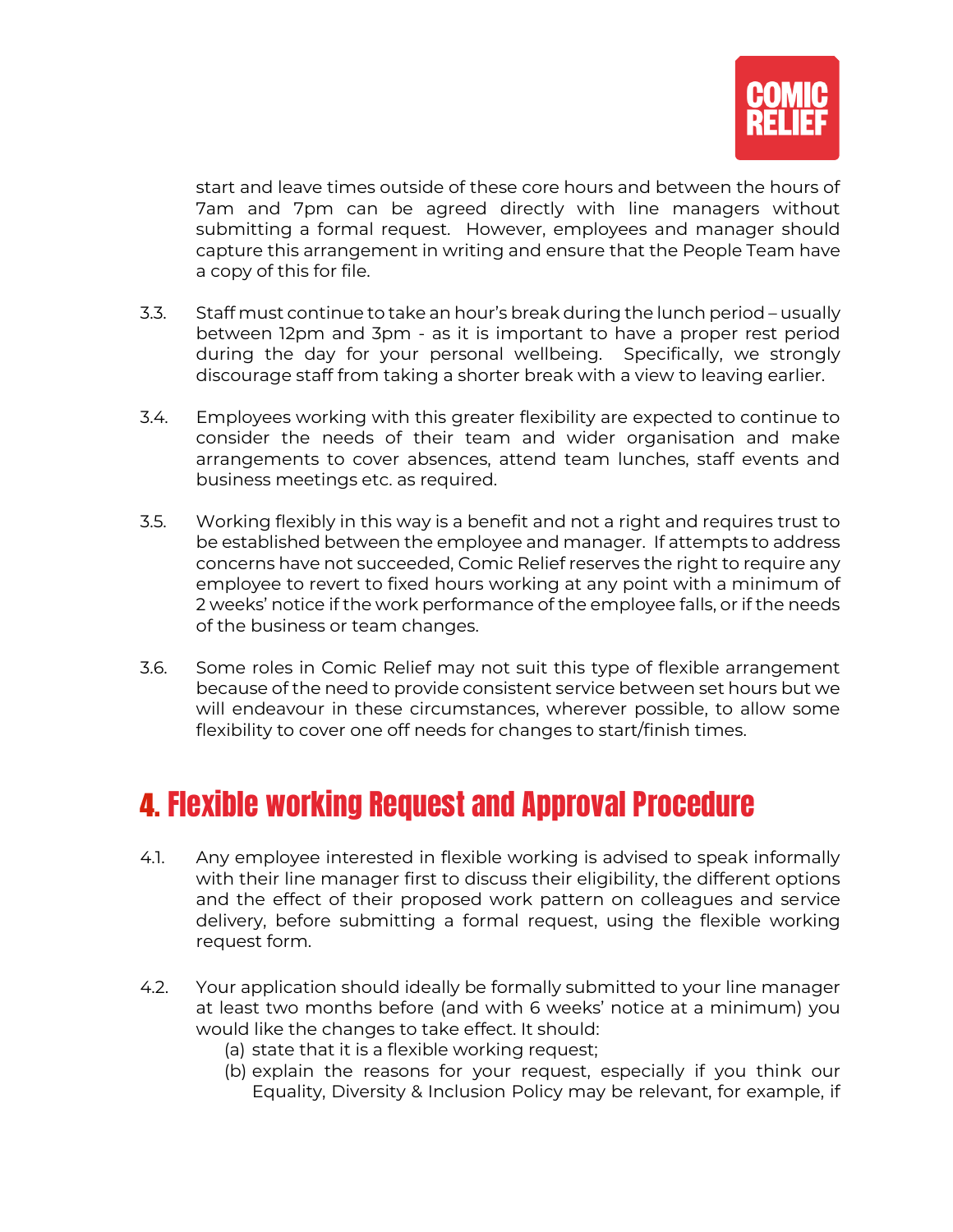

your request concerns childcare or other family commitments, religious or cultural requirements.

- (c) provide as much information as you can about your current and desired working pattern, including working days, hours and start and finish times, and give the date from which you want the changes to take effect;
- (d) identify the effect the changes to your working pattern will have on the work that you do, that of your colleagues and on service delivery. If you have any suggestions about dealing with any potentially negative effects, please include these in your written application; and
- (e) provide information to confirm that you meet the eligibility criteria of continuous service in this policy including the dates of any previous formal requests for flexible working.
- 4.3. You should note that under current legislation, it can take up to 3 months for an employer to consider a request and possibly longer if an extended decision period has been agreed between you and your line manager. You should therefore ensure that you submit your application to the appropriate person well in advance of the date you wish the request to take effect. Once submitted, we will aim to get back to you within a maximum of 28 days of your request with a decision or to set up a meeting to discuss.
- 4.4. Some simple or straightforward applications will typically not require a meeting. For all others, you'll be invited to a meeting to discuss the reasons behind your application, which will be attended by you, your manager and a member of the People Team.
- 4.5. You may bring a trade union representative or a workplace colleague to the meeting as a companion if you wish. Your companion will be entitled to speak during the meeting and confer privately with you but may not answer questions on your behalf. The accompanying person has the statutory right to:
	- Address the meeting to put forward your case or to sum up that case, and
	- Respond on your behalf to any view expressed at the meeting
- 4.6. It is your responsibility to inform HR of the name and email address of your companion, to ensure that HR can include them into relevant communications and supply all relevant information and documentation.
- 4.7. The meeting will be used to discuss the working arrangements you have. You will be able to explain how the arrangements will accommodate your needs. You will also be able to discuss what impact your proposed working arrangements will have on your work and that of your colleagues. If we are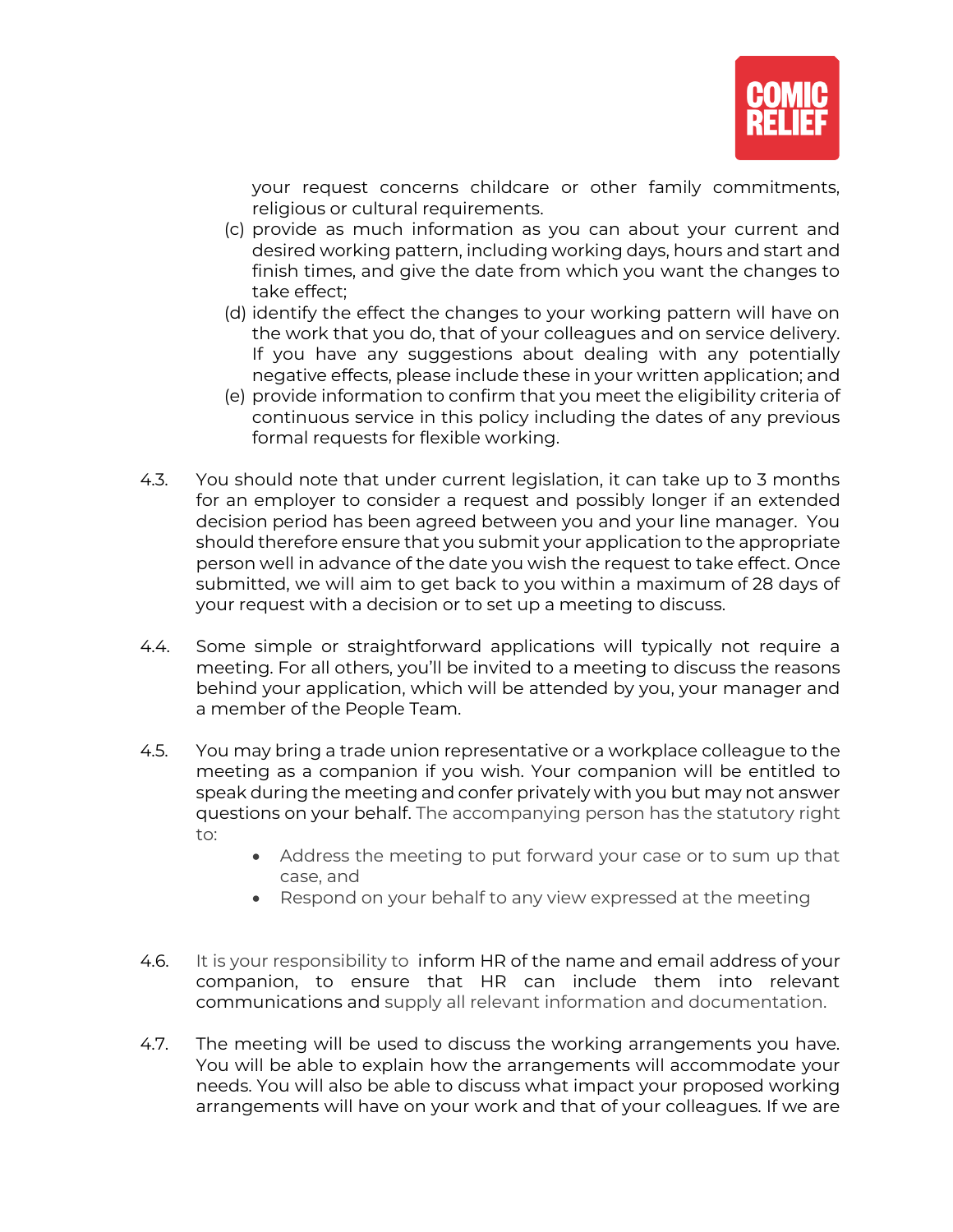

concerned about our ability to accommodate the arrangements you have requested, discussion at the meeting also provides an opportunity to explore possible alternative working arrangements. If your line manager needs more time to make a decision, for example, where they need more time to investigate or consult with others on how your request can be accommodated, they will discuss this with you.

4.8. Following this meeting, you'll receive confirmation in writing as soon as possible (but generally within 10 working days of the meeting) whether your application has been accepted or denied, and an explanation as to why this is so.

# 5. Successful Applications

- 5.1. If approved, you will receive a contract amendment letter from the People Team confirming the change.
- 5.2. New working arrangements will usually be subject to an initial trial period of 3 months to ensure that they meet your needs and those of your team or not. During this period, your line manager will review your performance and have regular catch-ups with you with feedback. You and your line manager must set out grounds on which the trial will be assessed as to its success or otherwise.Terms and conditions will not formally change until the end of the trial period. If for some of the agreed grounds, you or your line manager feel that the arrangement is not working, you can revert back to your original hours at the end of the trial period, which will be confirmed to you in writing.
- 5.3. Unless otherwise agreed (and subject to the trial period) changes to your terms of employment will be permanent. You will not be able to make another formal request until 12 months after the date of your most recent request.

The flexible working arrangements will be subject to a regular review every 12 months. This means that your line manager will review the flexible working arrangement regularly to ensure that it still meets the needs of the organisation.

# 6. Unsuccessful Applications and Appeals

6.1. We will always try to accommodate your request, but there are times when certain flexible working requests are not feasible for us as an organisation to meet. Comic Relief reserves the rights to reject the request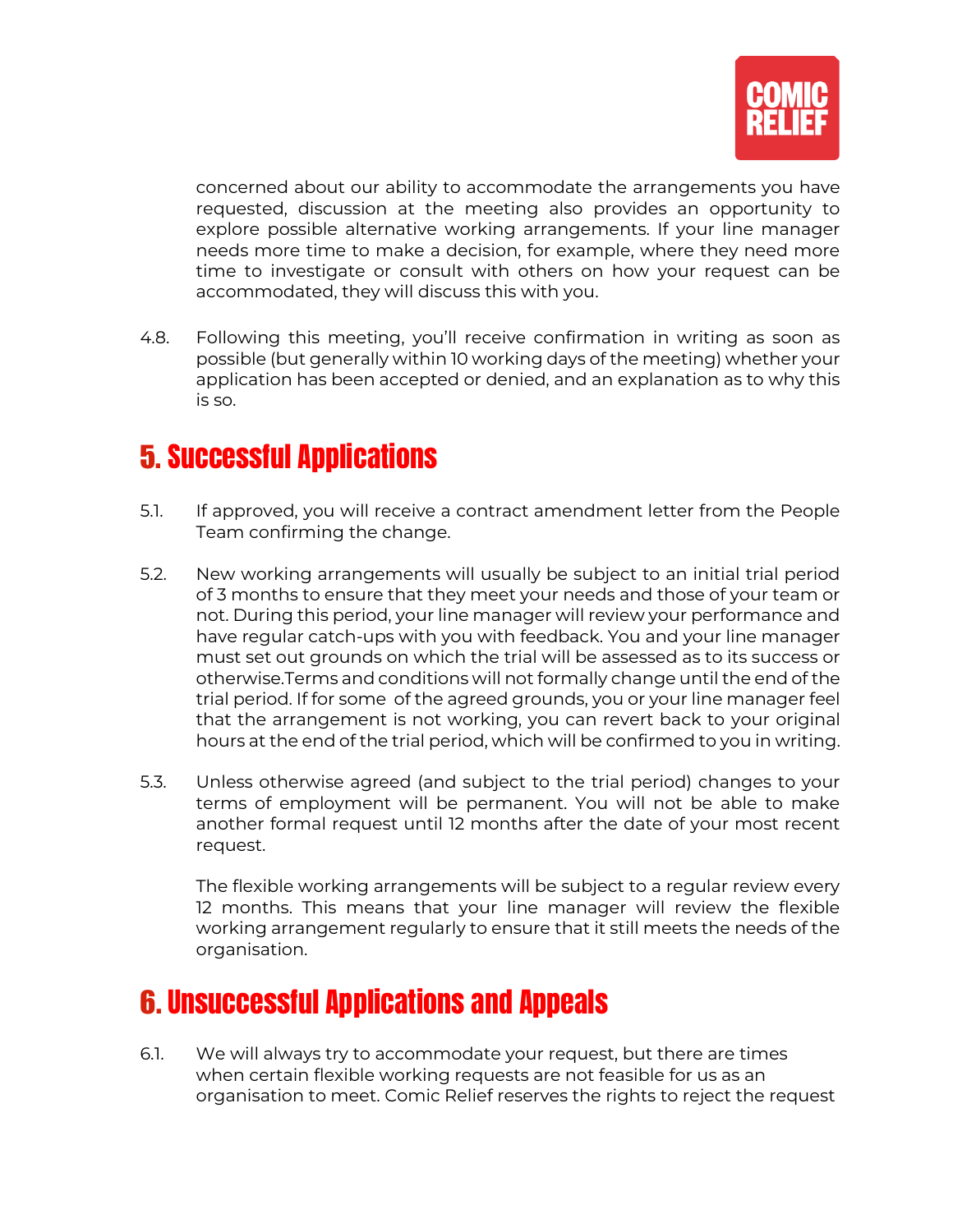

for the below reasons:

- planned structural changes
- the burden of additional costs
- quality or standards will suffer
- they won't be able to recruit additional staff
- performance will suffer
- won't be able to reorganise work among existing staff
- will struggle to meet customer demand
- lack of work during the periods you propose to work
- 6.2. If your request has been turned down, you can appeal the decision made within 10 working days. The appeal must:
	- (a) be in writing and dated;
	- (b) set out the grounds on which you are appealing; and
	- (c) be sent to the named person in the People team stated in the decision letter within 14 calendar days of the date on which you received the written rejection of your request.
- 6.3. You will be invited to an appeal hearing, and you may be accompanied by a Trade union representative or a workplace colleague. Where possible, the appeal meeting will be conducted by a more senior manager who has not been previously involved in considering your request. You will be informed in writing of the decision within 5 working days of the appeal hearing.
- 6.4. If your appeal is upheld, you will be advised of your new working arrangements, details of any trial period, an explanation of changes to your contract of employment and the date on which they will commence. You will be asked to sign and return a copy of the letter. This will be placed on your personnel file to confirm the variation to your terms of employment. You should be aware that unless explicitly stated, changes to your terms of employment will be permanent and you will not be able to make another formal request until 12 months after the date of your original application.
- 6.5. If your appeal is rejected, the written decision will give the business reason(s) for the decision and explain why the reason(s) apply in your case. You will not be able to make another formal request until 12 months after the date of your original application.
- 6.6. The decision made at the appeal hearing is final and is not subject to any further levels of internal appeal.